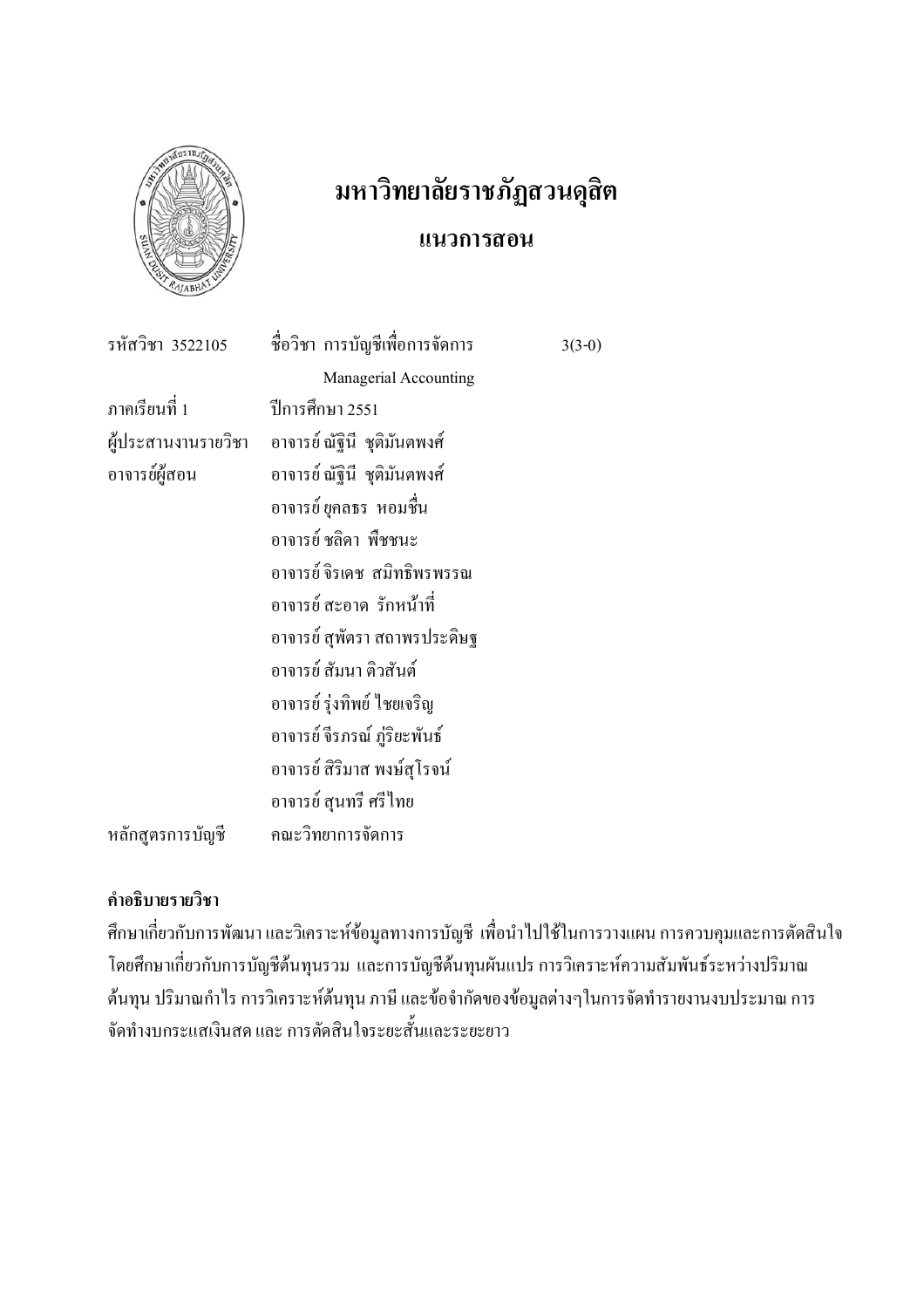## วัตถุประสงค์

- 1. เพื่อให้ทราบถึงความหมายของบัญชีเพื่อการจัดการ และ สามารถจำแนกข้อแตกต่างระหว่าง การบัญชีเพื่อการ จัดการ กับ การบัญชีการเงิน ได้
- 2. เพื่อให้ทราบถึงวิธีการบัญชีที่เกี่ยวข้องกับการตัดสินใจทางการบริหาร
- 3. เพื่อให้สามารถสร้างระบบการรายงานข้อสนเทศทางการบัญชีที่มีคุณภาพ
- 4. เพื่อให้สามารถนำความรู้ทางการบัญชีมาประยุกต์ใช้ในการวิเคราะห์แก้ปัญหาต่างๆ สำหรับธุรกิจที่ประสบ ปัญหาในภาวะเศรษฐกิจปัจจุบัน เพื่อใช้ในการบริหารกิจการ และสร้างกำไรแก่ธุรกิจ

ข้อกำหนดเฉพาะ : 3521102 การบัญชี 2 และ 3531101 การเงินธุรกิจ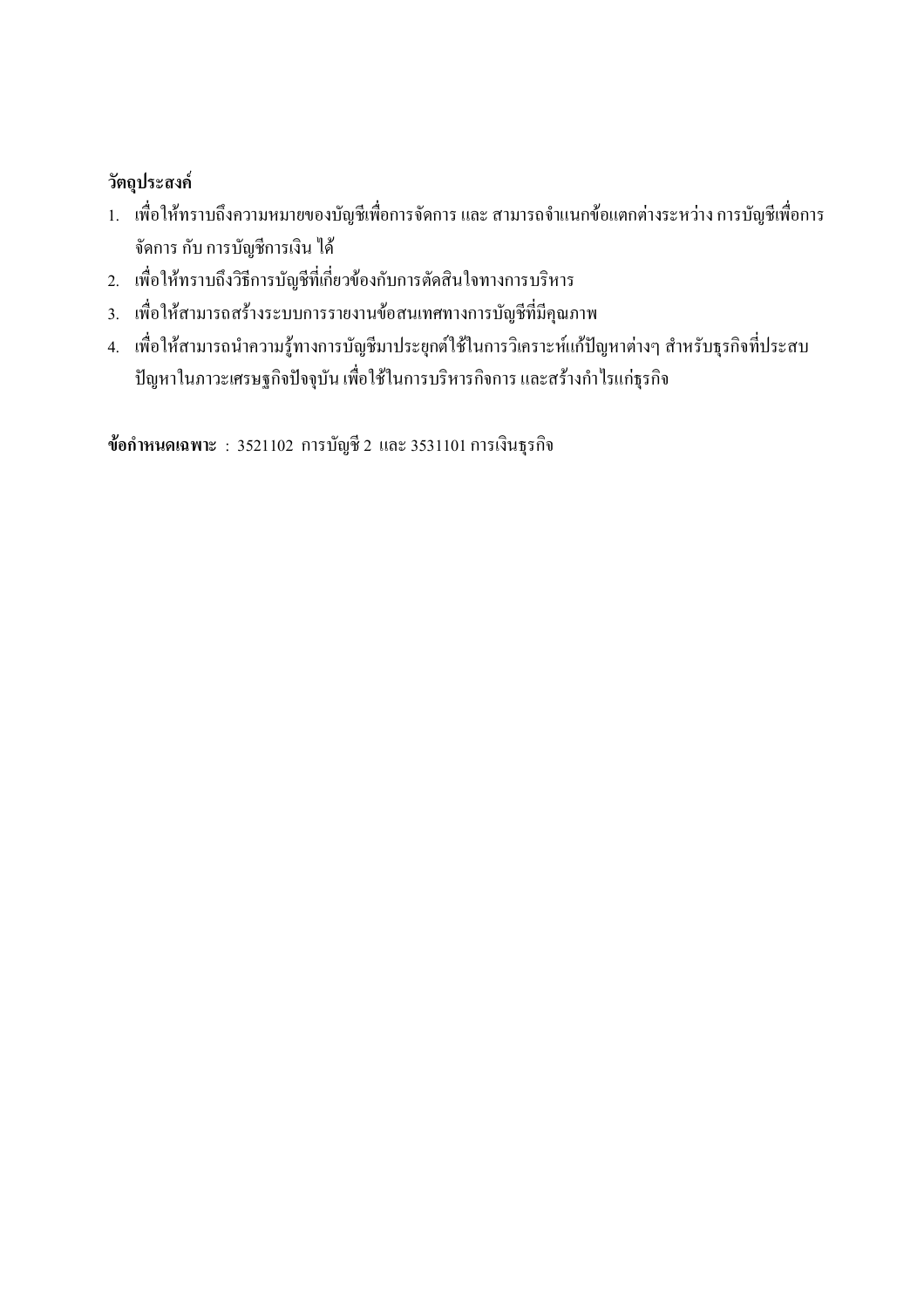### กิจกรรมการเรียนการสอน

|                |                                                                                                                                  |                                                                                                                    |               |       | กิจกรรมการเรียนการสอน |                           |                       |              |           |              |         |                                                  |              |            |              |                                                                                                                    |
|----------------|----------------------------------------------------------------------------------------------------------------------------------|--------------------------------------------------------------------------------------------------------------------|---------------|-------|-----------------------|---------------------------|-----------------------|--------------|-----------|--------------|---------|--------------------------------------------------|--------------|------------|--------------|--------------------------------------------------------------------------------------------------------------------|
|                |                                                                                                                                  | กิจกรรม                                                                                                            |               |       |                       | สอดคล้องด้าน              |                       |              |           |              |         |                                                  | สื่อการสอน   |            |              |                                                                                                                    |
| สัปดาห์<br>ที่ | เนื้อหา                                                                                                                          |                                                                                                                    | บริการวิชาการ | ີງຈັຍ | คุณธรรมจริยธรรม       | ศิลปวัฒนธรรม<br>ทำนูบำรุง | นั้นผู้เรียนเป็นสำคัญ | เทคโนโลยี    | บุคลิกภาพ | Power point  | VCD/DVD | $\begin{array}{c} \textbf{Internet} \end{array}$ | E-learning   | Blackboard | Website      | การวัดผลการเรียนรู้                                                                                                |
| $\mathbf{1}$   | บทที่ 1 ความรู้พื้นฐานของการ<br>บัญชีเพื่อการจัดการ<br>ความหมายและบทบาทของ<br>การจัดการ                                          | 1. การบรรยายในชั้น<br>เรียน                                                                                        |               |       |                       |                           |                       | $\checkmark$ |           | $\checkmark$ |         |                                                  |              |            | $\checkmark$ | - สังเกตพฤติกรรมการมี<br>ส่วนร่วม อาทิการตั้งใจฟัง<br>การจดบันทึก โดยมีความ<br>ตั้งใจ80 % ของระยะเวลา<br>การบรรยาย |
|                | ความหมายและประโยชน์<br>ของการบัญชีเพื่อการจัดการ<br>หน้าที่ของผู้บริหารกับความ<br>จำเป็นของข้อมูล<br>ผู้ใช้ข้อมูลทางค้านการบัญชี | 2. นักศึกษาค้นคว้า<br>เพิ่มเติมในหัวข้อแตกต่าง<br>ระหว่างการบัญชีเพื่อการ<br>จัดการและการบัญชี<br>การเงิน          |               |       |                       |                           | $\checkmark$          | $\checkmark$ |           |              |         | $\checkmark$                                     |              |            |              | - การนำเสนอถูกต้องตาม<br>เกณฑ์ขั้นต่ำไม่น้อยกว่าร้อย<br>ละ 50 ความถูกต้องของ<br>เอกสารอ้างอิง                      |
|                | ประเภทของการบัญชี<br>$\sim$<br>การเปรียบเทียบการบัญชี<br>$\overline{\phantom{a}}$                                                | 3. นักศึกษาฝึกทำ<br>แบบฝึกหัดท้ายบท                                                                                |               |       |                       |                           | $\checkmark$          | $\checkmark$ |           |              |         |                                                  | $\checkmark$ |            |              | - นักศึกษาสามารถทำ<br>แบบฝึกหัดได้ถูกต้องไม่<br>น้อยกว่าร้อยละ 70                                                  |
|                | เพื่อการจัดการและการบัญชี<br>การเงิน                                                                                             | 4. นักศึกษาร่วมอภิปราย<br>ในหัวข้อข้อมูลทางการ<br>บัญชีกับหน้าที่ของฝ่าย<br>บริหารแล้วอาจารย์<br>ผู้สอนสรุปเนื้อหา |               |       |                       |                           | $\checkmark$          |              |           |              |         |                                                  |              |            |              | - การนำเสนอได้คะแนน<br>ผ่านเกณฑ์ขั้นต่ำไม่น้อย<br>กว่าร้อยละ 50                                                    |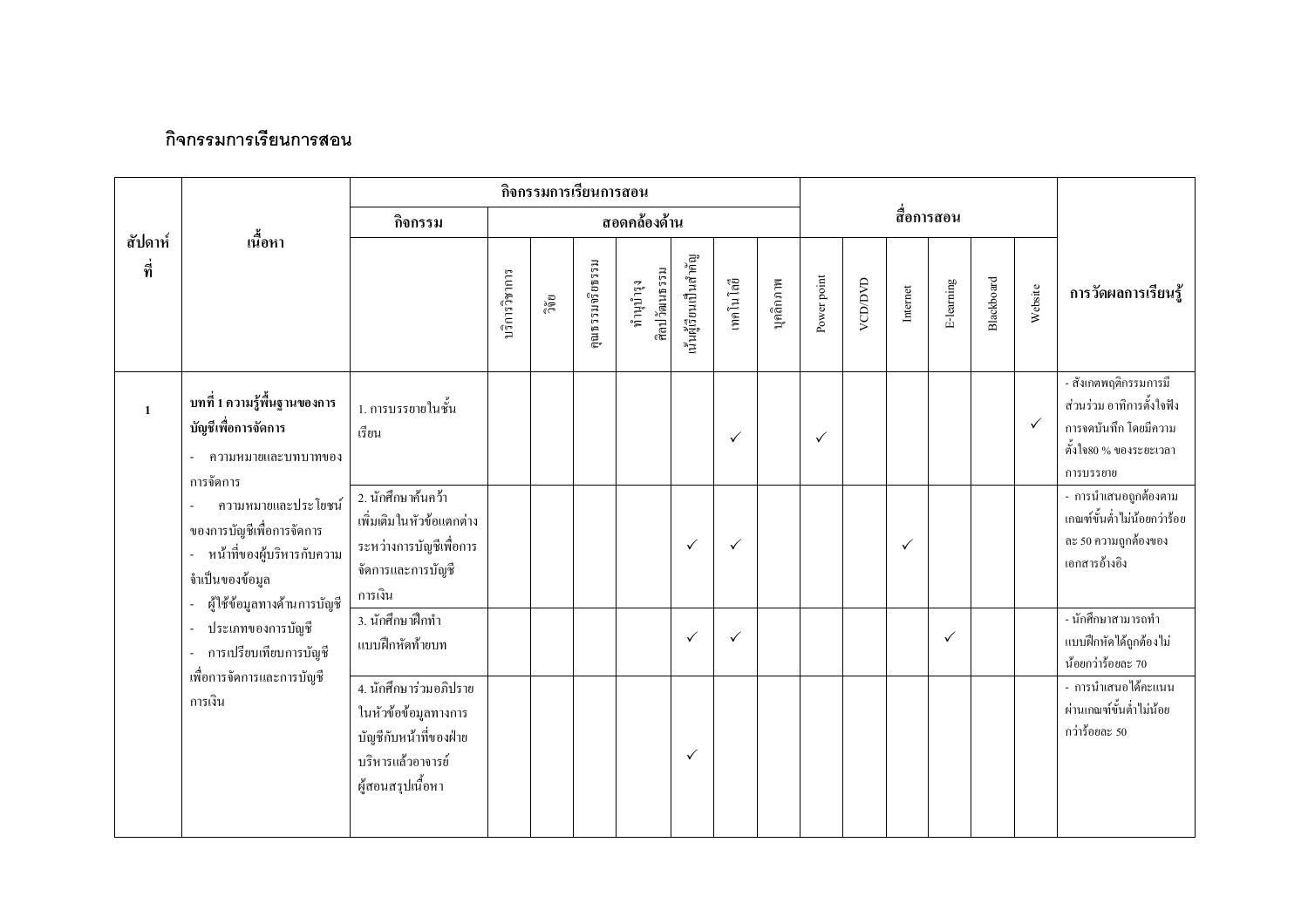|                |                                                                                                                                |                                                                                                                    |               | กิจกรรมการเรียนการสอน |                 |                           |                       |              |           |              |         |              |              |            |              |                                                                                                                                                                      |
|----------------|--------------------------------------------------------------------------------------------------------------------------------|--------------------------------------------------------------------------------------------------------------------|---------------|-----------------------|-----------------|---------------------------|-----------------------|--------------|-----------|--------------|---------|--------------|--------------|------------|--------------|----------------------------------------------------------------------------------------------------------------------------------------------------------------------|
|                | เนื้อหา                                                                                                                        | กิจกรรม                                                                                                            |               |                       |                 | สอดคล้องด้าน              |                       |              |           |              |         |              | สื่อการสอน   |            |              |                                                                                                                                                                      |
| สัปดาห์<br>ที่ |                                                                                                                                |                                                                                                                    | บริการวิชาการ | วิจัย                 | คุณธรรมจริยธรรม | ศิลปวัฒนธรรม<br>ทำนุบำรุง | นั้นผู้เรียนเป็นสำคัญ | เทคโนโลยี    | บุคลิกภาพ | Power point  | VCD/DVD | Internet     | E-learning   | Blackboard | Website      | การวัดผลการเรียนรู้                                                                                                                                                  |
| 2              | บทที่ 2 ความรู้เบื้องต้นเกี่ยวกับ<br>ต้นทุน<br>- ความหมายของต้นทุน<br>- การจำแนกประเภทของ<br>ด้นทุน<br>- การนำความรู้เกี่ยวกับ | 1. การบรรยายในชั้น<br>เรียน<br>2. นักศึกษาร่วมกัน<br>อกิปรายในหัวข้อการนำ                                          |               |                       |                 |                           |                       | $\checkmark$ |           | $\checkmark$ |         |              |              |            | $\checkmark$ | - สังเกตพฤติกรรมการมี<br>ส่วนร่วม อาทิการตั้งใจฟัง<br>การจดบันทึก โดยมีความ<br>คั้งใจ80 % ของระยะเวลา<br>การบรรยาย<br>- การนำเสนอได้คะแนน<br>ผ่านเกณฑ์ขั้นต่ำไม่น้อย |
|                | ด้นทุนมาช่วยในการ<br>ประหยัดค่าใช้จ่าย                                                                                         | ความรู้เกี่ยวกับต้นทุนมา<br>ช่วยในการประหยัด<br>ค่าใช้จ่ายให้แก่องค์กร                                             |               |                       |                 |                           | $\checkmark$          |              |           |              |         |              |              |            |              | กว่าร้อยละ 60                                                                                                                                                        |
|                |                                                                                                                                | 3. อาจารย์สรุปเนื้อหา<br>แล้วให้นักศึกษาฝึกทำ<br>แบบฝึกหัดท้ายบท                                                   |               |                       |                 |                           | $\checkmark$          | $\checkmark$ |           |              |         |              | $\checkmark$ |            |              | - นักศึกษาสามารถทำ<br>แบบฝึกหัดได้ถูกต้องไม่<br>น้อยกว่าร้อยละ 70                                                                                                    |
|                |                                                                                                                                | 4. นักศึกษาค้นคว้า<br>เพิ่มเติมในหัวข้อประเภท<br>ของต้นทุนจากแหล่ง<br>ค้นคว้าภายนอกพร้อม<br>ระบุที่มาของการค้นคว้า |               |                       |                 |                           | $\checkmark$          | $\checkmark$ |           |              |         | $\checkmark$ |              |            |              | - การนำเสนอถูกต้องตาม<br>เกณฑ์ขั้นต่ำไม่น้อยกว่าร้อย<br>ละ 60 ความถูกต้องของ<br>เอกสารอ้างอิง                                                                        |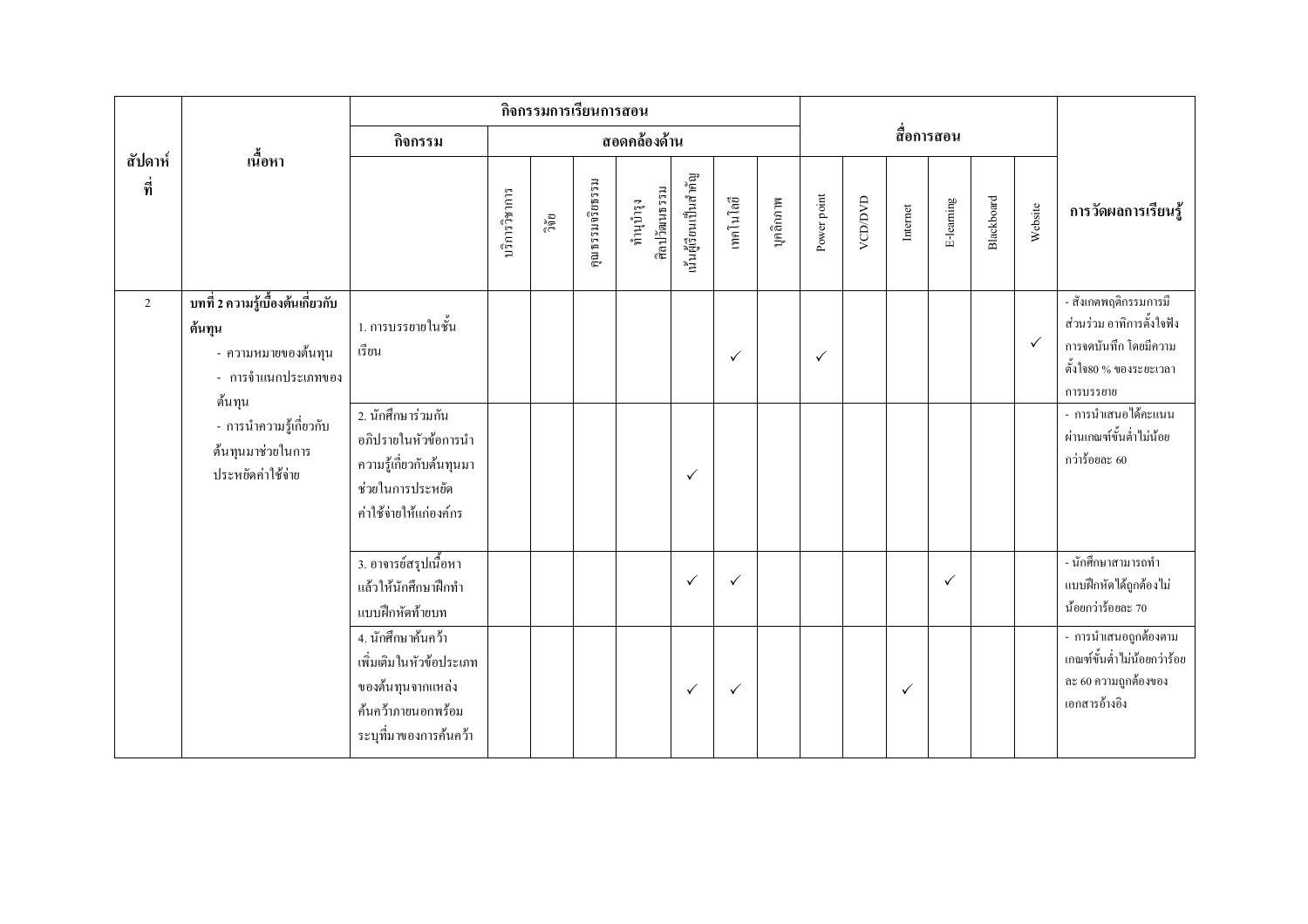|                |                                                                                                                                                                                                              |                                                                                                                                                                             |               | กิจกรรมการเรียนการสอน |                |                           |                       |                              |           |              |         |          |              |            |                              |                                                                                                                                                                                                                                                       |
|----------------|--------------------------------------------------------------------------------------------------------------------------------------------------------------------------------------------------------------|-----------------------------------------------------------------------------------------------------------------------------------------------------------------------------|---------------|-----------------------|----------------|---------------------------|-----------------------|------------------------------|-----------|--------------|---------|----------|--------------|------------|------------------------------|-------------------------------------------------------------------------------------------------------------------------------------------------------------------------------------------------------------------------------------------------------|
|                |                                                                                                                                                                                                              | กิจกรรม                                                                                                                                                                     |               |                       |                | สอดคล้องด้าน              |                       |                              |           |              |         |          | สื่อการสอน   |            |                              |                                                                                                                                                                                                                                                       |
| สัปดาห์<br>ที่ | ้เนื้อหา                                                                                                                                                                                                     |                                                                                                                                                                             | บริการวิชาการ | ີ້າຍ                  | าณธรรมจริยธรรม | ศิลปวัฒนธรรม<br>ทำนุบำรุง | นั้นผู้เรียนเป็นสำคัญ | เทคโนโลยี                    | บุคลิกภาพ | Power point  | VCD/DVD | Internet | E-learning   | Blackboard | Website                      | การวัดผลการเรียนรู้                                                                                                                                                                                                                                   |
| $\mathfrak{Z}$ | บทที่ 3 การบัญชีต้นทุนทางตรง<br>และการรายงาน<br>- วิธีการคำนวณต้นทุน<br>สินค้าสำเร็จรูป<br>- การกำหนดอัตราโสหุ้ย<br>ล่วงหน้าในระบบด้นทุน<br>รวม<br>- รูปแบบการจัดทำงบ<br>กำไรขาดทุน<br>- การเปรียบเทียบผลการ | 1. การบรรยายในชั้น<br>เรียน<br>2. อาจารย์นำงบการเงิน<br>ตามวิธีต้นทุนผันแปรที่<br>ประสบกับผลขาดทุนมา<br>เป็นกรณีศึกษาในชั้น<br>เรียนแล้วให้นักศึกษา<br>ร่วมกันระคมความคิดใน |               |                       |                |                           | $\checkmark$          | $\checkmark$<br>$\checkmark$ |           | $\checkmark$ |         |          | $\checkmark$ |            | $\checkmark$<br>$\checkmark$ | - สังเกตพฤติกรรมการมี<br>ส่วนร่วม อาทิการตั้งใจฟัง<br>การจดบันทึก โดยมีความ<br>คั้งใจ 80 % ของระยะเวลา<br>การบรรยาย<br>- นักศึกษาสามารถบริหาร<br>ด้นทุนผันแปรในงบการเงิน<br>ตามวิธีต้นทุนผันแปรหรือ<br>ด้นทุนทางตรงได้ถูกต้องไม่<br>น้อยกว่าร้อยละ 60 |
|                | คำเนินงานจากระบบ<br>ด้นทุนรวมและระบบ<br>ด้นทุนผันแปร<br>- ข้อดีและข้อจำกัดของ<br>วิธีด้นทุนผันแปร                                                                                                            | การที่จะลดด้นทุนแต่ละ<br>ประเภทตามลำดับ<br>ก่อนหลัง<br>3. อาจารย์สรุปเนื้อหา<br>แล้วให้นักศึกษาฝึกทำ<br>แบบฝึกหัดท้ายบท                                                     |               |                       |                |                           | $\checkmark$          | $\checkmark$                 |           |              |         |          | $\checkmark$ |            |                              | - นักศึกษาสามารถทำ<br>แบบฝึกหัดได้ถูกต้องไม่<br>น้อยกว่าร้อยละ 70                                                                                                                                                                                     |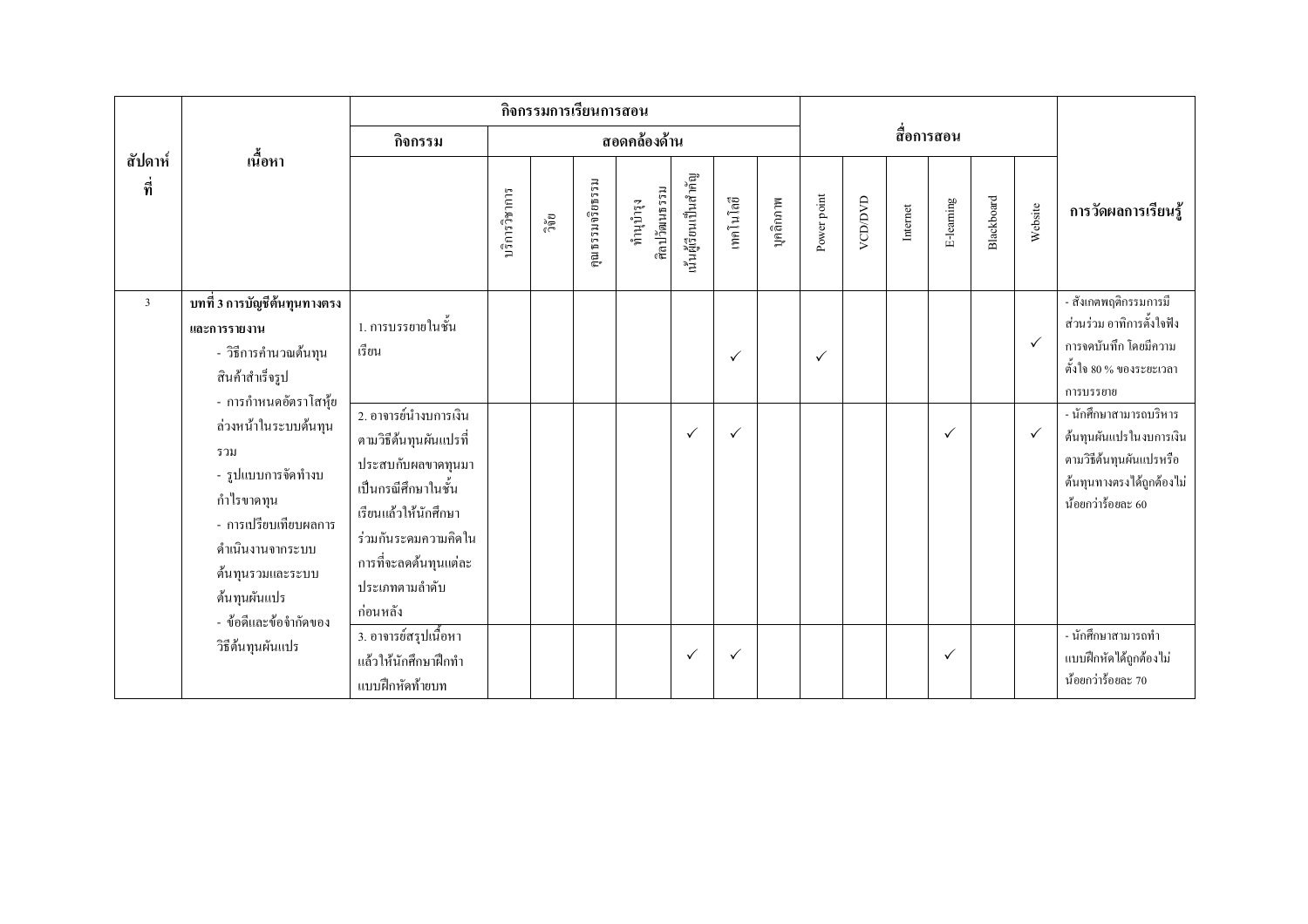|                |                                                                                                                                                                                                 |                                                                                                                                                                                                                                         |               | กิจกรรมการเรียนการสอน |                 |                           |                       |              |           |              |         |            |              |            |              |                                                                                                                     |
|----------------|-------------------------------------------------------------------------------------------------------------------------------------------------------------------------------------------------|-----------------------------------------------------------------------------------------------------------------------------------------------------------------------------------------------------------------------------------------|---------------|-----------------------|-----------------|---------------------------|-----------------------|--------------|-----------|--------------|---------|------------|--------------|------------|--------------|---------------------------------------------------------------------------------------------------------------------|
|                |                                                                                                                                                                                                 | กิจกรรม                                                                                                                                                                                                                                 |               |                       |                 | สอดคล้องด้าน              |                       |              |           |              |         | สื่อการสอน |              |            |              |                                                                                                                     |
| สัปดาห์<br>ที่ | เนื้อหา                                                                                                                                                                                         |                                                                                                                                                                                                                                         | บริการวิชาการ | ួតិ<br>កិ             | คุณธรรมจริยธรรม | ศิลปวัฒนธรรม<br>ทำนูบำรุง | นั้นผู้เรียนเป็นสำคัญ | เทคโนโลยี    | บุคลิกภาพ | Power point  | VCD/DVD | Internet   | E-learning   | Blackboard | Website      | การวัดผลการเรียนรู้                                                                                                 |
|                |                                                                                                                                                                                                 | 4. อาจารย์มอบหมายให้<br>นักศึกษาจดบันทึกรายรับ<br>รายจ่ายแต่ละประเภท1<br>เคือนแล้ววิเคราะห์<br>รายจ่ายของตนเองว่าจะ<br>สามารถลดต้นทุนหรือ<br>รายจ่ายตัวใดลงได้บ้าง<br>ส่งผ่านทาง E-mail                                                 |               |                       | $\checkmark$    |                           | $\checkmark$          | $\checkmark$ |           |              |         |            | $\checkmark$ |            |              | <u>- นักศึ</u> กษาสามารถบริหาร<br>ค่าใช้จ่ายของตนเองได้<br>ถูกต้องสมเหตุสมผลไม่<br>น้อยกว่าร้อยละ 90                |
| $4 - 5$        | <b>ิบทที่ 4</b> การวิเคราะห์<br>ด้นทุน – ปริมาณ – กำไร<br>- การวิเคราะห์จุดคุ้มทุน<br>- การคำนวณยอดขายใน<br>กรณีที่กิจการต้องการ                                                                | 1. การบรรยายในชั้น<br>เรียน                                                                                                                                                                                                             |               |                       |                 |                           |                       | $\checkmark$ |           | $\checkmark$ |         |            |              |            | $\checkmark$ | - สังเกตพฤติกรรมการมี<br>ส่วนร่วม อาทิการตั้งใจฟัง<br>การจดบันทึก โดยมีความ<br>คั้งใจ 80 % ของระยะเวลา<br>การบรรยาย |
|                | กำไรตามเป้าหมายที่วาง<br>ๆร<br>- การเปลี่ยนแปลงใน<br>ปัจจัยหลายชนิดและการ<br>ตัดสินใจ<br>- ส่วนเกินที่ปลอดภัย<br>- การวิเคราะห์จุดคุ้มทุน<br>เมื่อขายสินค้าหลายชนิด<br>- การวิเคราะห์จุดคุ้มทุน | 2. อาจารย์นำงบการเงิน<br>ตามวิธีต้นทุนผันแปร<br>และวิธีด้นทุนรวมมาเป็น<br>กรณีศึกษาในชั้นเรียน<br>แล้วให้นักศึกษาแบ่งกลุ่ม<br>คำนวณหาจุดคุ้มทุนและ<br>วางแผนกำไรให้แก่แต่ละ<br>บริษัทแล้วอาจารย์<br>อภิปรายผลการรายงาน<br>ของแต่ละกลุ่ม |               |                       |                 |                           | $\checkmark$          | $\checkmark$ |           |              |         |            | $\checkmark$ |            | $\checkmark$ | - นักศึกษาสามารถรายงาน<br>ผลได้ถูกต้องไม่น้อยกว่า<br>ร้อยละ $60$                                                    |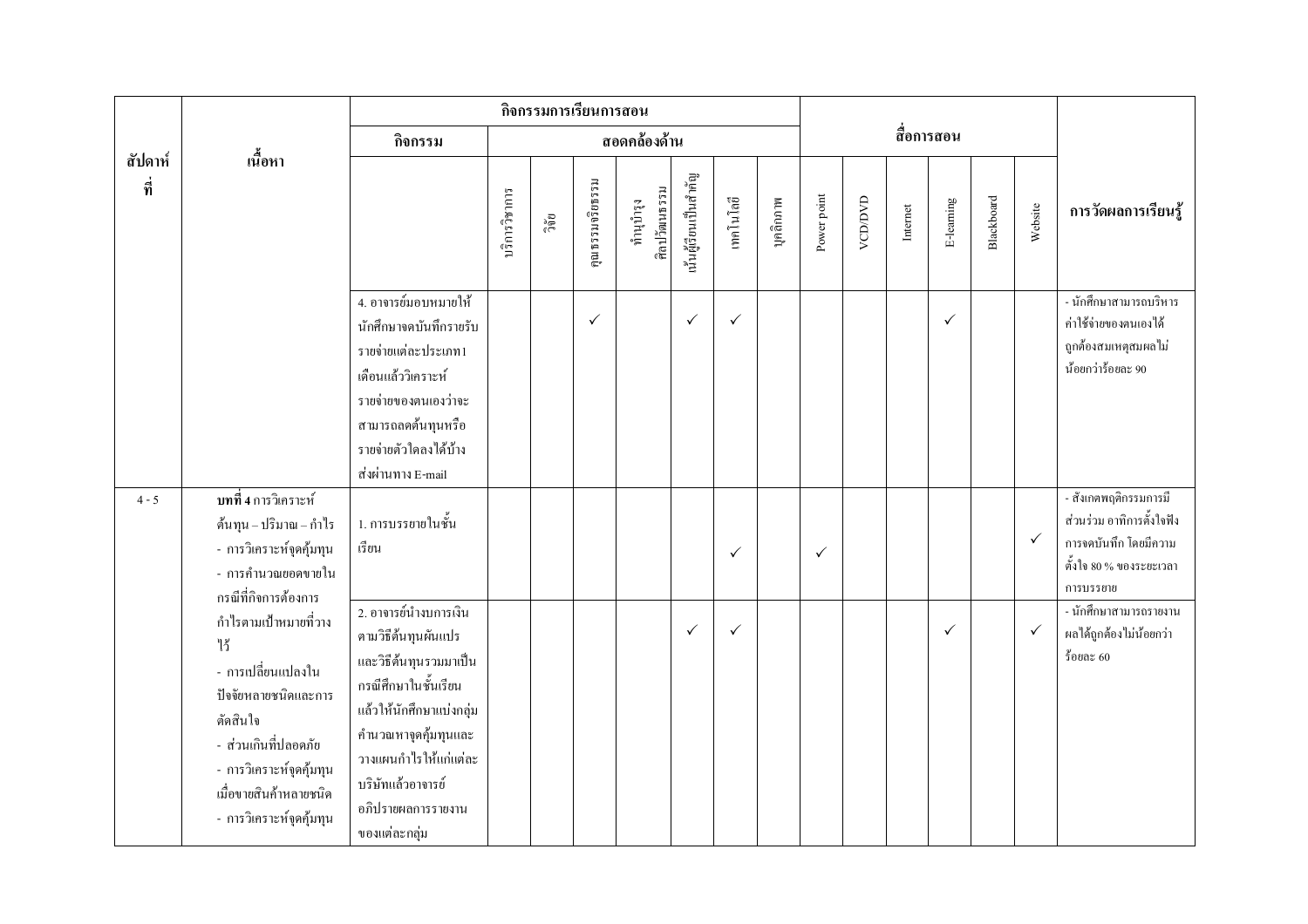|                |                                                                                                                                                           |                                                                                                                                                                        |               | กิจกรรมการเรียนการสอน |                 |                           |                       |              |           |              |               |              |              |            |              |                                                                                                                     |
|----------------|-----------------------------------------------------------------------------------------------------------------------------------------------------------|------------------------------------------------------------------------------------------------------------------------------------------------------------------------|---------------|-----------------------|-----------------|---------------------------|-----------------------|--------------|-----------|--------------|---------------|--------------|--------------|------------|--------------|---------------------------------------------------------------------------------------------------------------------|
|                |                                                                                                                                                           | กิจกรรม                                                                                                                                                                |               |                       |                 | สอดคล้องด้าน              |                       |              |           |              |               |              | สื่อการสอน   |            |              |                                                                                                                     |
| สัปดาห์<br>ที่ | เนื้อหา                                                                                                                                                   |                                                                                                                                                                        | บริการวิชาการ | วิจัย                 | คุณธรรมจริยธรรม | ศิลปวัฒนธรรม<br>ทำนุบำรุง | นั้นผู้เรียนเป็นสำคัญ | เทคโนโลยี    | บุคลิกภาพ | Power point  | <b>ACDOMD</b> | Internet     | E-learning   | Blackboard | Website      | การวัดผลการเรียนรู้                                                                                                 |
|                | กรณีจำหน่ายสินค้ารวม<br>เป็นชุด                                                                                                                           | 3. อาจารย์สรุปเนื้อหา<br>แล้วให้นักศึกษาฝึกทำ<br>แบบฝึกหัดท้ายบท 2 ข้อ<br>แล้วเฉลย ส่วนที่เหลือฝึก<br>ปฏิบัติที่บ้าน                                                   |               |                       |                 |                           | $\checkmark$          | $\checkmark$ |           | $\checkmark$ |               |              | $\checkmark$ |            | $\checkmark$ | - นักศึกษาสามารถทำ<br>แบบฝึกหัดได้ถูกต้องไม่<br>น้อยกว่าร้อยละ 70                                                   |
| $6 - 7$        | บทที่ 9 งบประมาณ<br>- ความหมายของ<br>งบประมาณ<br>- บทบาทของงบประมาณ                                                                                       | 1. การบรรยายในชั้น<br>เรียน                                                                                                                                            |               |                       |                 |                           |                       | $\checkmark$ |           | $\checkmark$ |               |              |              |            | $\checkmark$ | - สังเกตพฤติกรรมการมี<br>ส่วนร่วม อาทิการตั้งใจฟัง<br>การจดบันทึก โดยมีความ<br>คั้งใจ 80 % ของระยะเวลา<br>การบรรยาย |
|                | ในการวางแผนและการ<br>ควบคุม<br>- ประโยชน์และข้อจำกัด<br>ของงบประมาณ<br>- การบัญชีตามความ<br>รับผิดชอบกับงบประมาณ<br>- การใช้งบประมาณใน<br>การควบคุมและการ | 2. อาจารย์นำกรณีศึกษา<br>มาให้นักศึกษาฝึก<br>ปฏิบัติการจัดทำ<br>งบประมาณคำเนินงาน<br>และงบประมาณการเงิน<br>ึของกิจการขนาดกลางที่<br>เริ่มจัดทำงบประมาณเป็น<br>ครั้งแรก |               |                       |                 |                           | $\checkmark$          | $\checkmark$ |           |              |               | $\checkmark$ |              |            | $\checkmark$ | - การนำเสนอได้คะแนน<br>ผ่านเกณฑ์ขั้นต่ำคือไม่น้อย<br>กว่าร้อยละ 60                                                  |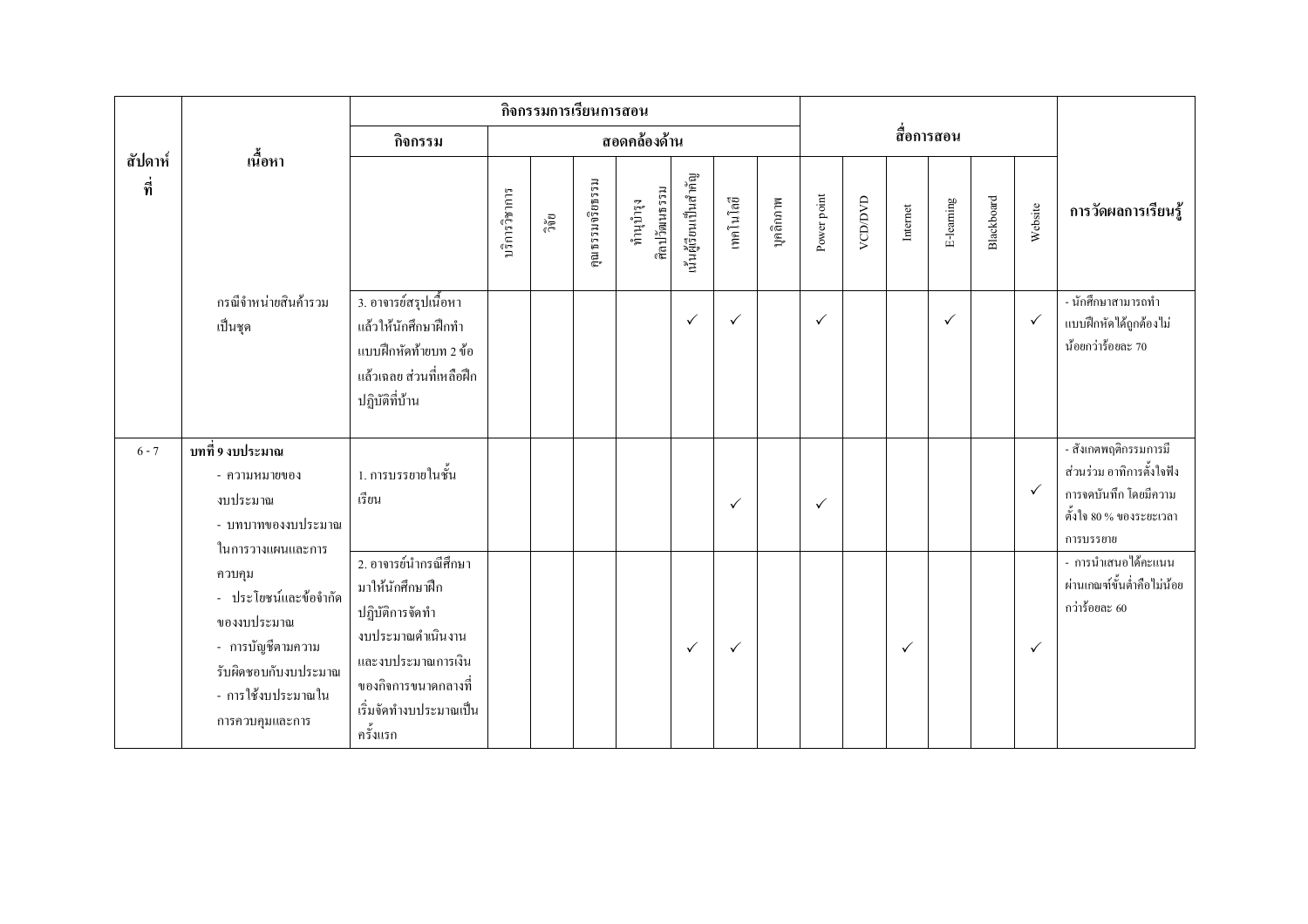|                |                                                                                                                    |                                                                                                                      |               | กิจกรรมการเรียนการสอน |                 |                           |                       |              |              |              |               |          |              |            |              |                                                                                                                     |
|----------------|--------------------------------------------------------------------------------------------------------------------|----------------------------------------------------------------------------------------------------------------------|---------------|-----------------------|-----------------|---------------------------|-----------------------|--------------|--------------|--------------|---------------|----------|--------------|------------|--------------|---------------------------------------------------------------------------------------------------------------------|
|                |                                                                                                                    | กิจกรรม                                                                                                              |               |                       |                 | สอดคล้องด้าน              |                       |              |              |              |               |          | สื่อการสอน   |            |              |                                                                                                                     |
| สัปดาห์<br>ที่ | เนื้อหา                                                                                                            |                                                                                                                      | บริการวิชาการ | ີ້າຍ                  | คุณธรรมจริยธรรม | ศิลปวัฒนธรรม<br>ทำนุบำรุง | นั้นผู้เรียนเป็นสำคัญ | เทคโนโลยี    | บุคลิกภาพ    | Power point  | <b>ACDOMD</b> | Internet | E-learning   | Blackboard | Website      | การวัดผลการเรียนรู้                                                                                                 |
|                | วิเคราะห์ผลต่าง<br>- งบประมาณคำเนินงาน<br>- งบประมาณการเงิน                                                        | 3. ให้นักศึกษาจัดกลุ่ม<br>อภิปรายการใช้<br>งบประมาณในการ<br>ควบคุมและการวิเคราะห์<br>ผลต่าง                          |               |                       |                 |                           | $\checkmark$          |              | $\checkmark$ |              |               |          |              |            |              | - การนำเสนอได้คะแนน<br>ผ่านเกณฑ์ขั้นต่ำคือไม่น้อย<br>กว่าร้อยละ 70                                                  |
|                |                                                                                                                    | 4. อาจารย์สรุปเนื้อหา<br>แล้วให้นักศึกษาฝึกทำ<br>แบบฝึกหัดท้ายบท 2 ข้อ<br>แล้วเฉลย ส่วนที่เหลือฝึก<br>ปฏิบัติที่บ้าน |               |                       |                 |                           | $\checkmark$          | $\checkmark$ |              | $\checkmark$ |               |          | $\checkmark$ |            | $\checkmark$ | - นักศึกษาสามารถทำ<br>แบบฝึกหัดได้ถูกต้องไม่<br>น้อยกว่าร้อยละ 70                                                   |
| $8 - 9$        | บทที่ 5 การใช้ข้อมูลต้นทุนใน<br>การตัดสินใจระยะสั้น<br>- ต้นทุนที่เกี่ยวข้องและ<br>ไม่เกี่ยวข้องกับการ<br>ต้ดสินใจ | 1. การบรรยายในชั้น<br>เรียน                                                                                          |               |                       |                 |                           |                       | $\checkmark$ |              | $\checkmark$ |               |          |              |            | $\checkmark$ | - สังเกตพฤติกรรมการมี<br>ส่วนร่วม อาทิการตั้งใจฟัง<br>การจดบันทึก โดยมีความ<br>คั้งใจ 80 % ของระยะเวลา<br>การบรรยาย |
|                | - การซื้อเครื่องจักรใหม่<br>ทดแทนเครื่องจักรเก่า<br>- การตัดสินใจผลิต<br>ชิ้นส่วนเองหรือซื้อ                       | 2. กำหนดกรณีศึกษาให้<br>นักศึกษาฝึกทักษะในการ<br>ตัดสินใจในระยะเวลาอัน<br>สั้นและอภิปรายกันใน<br>ชั้นเรียน           |               |                       | $\checkmark$    | $\checkmark$              | $\checkmark$          |              |              |              |               |          |              |            |              | - การนำเสนอได้คะแนน<br>ผ่านเกณฑ์ขั้นต่ำคือไม่น้อย<br>กว่าร้อยละ $60$                                                |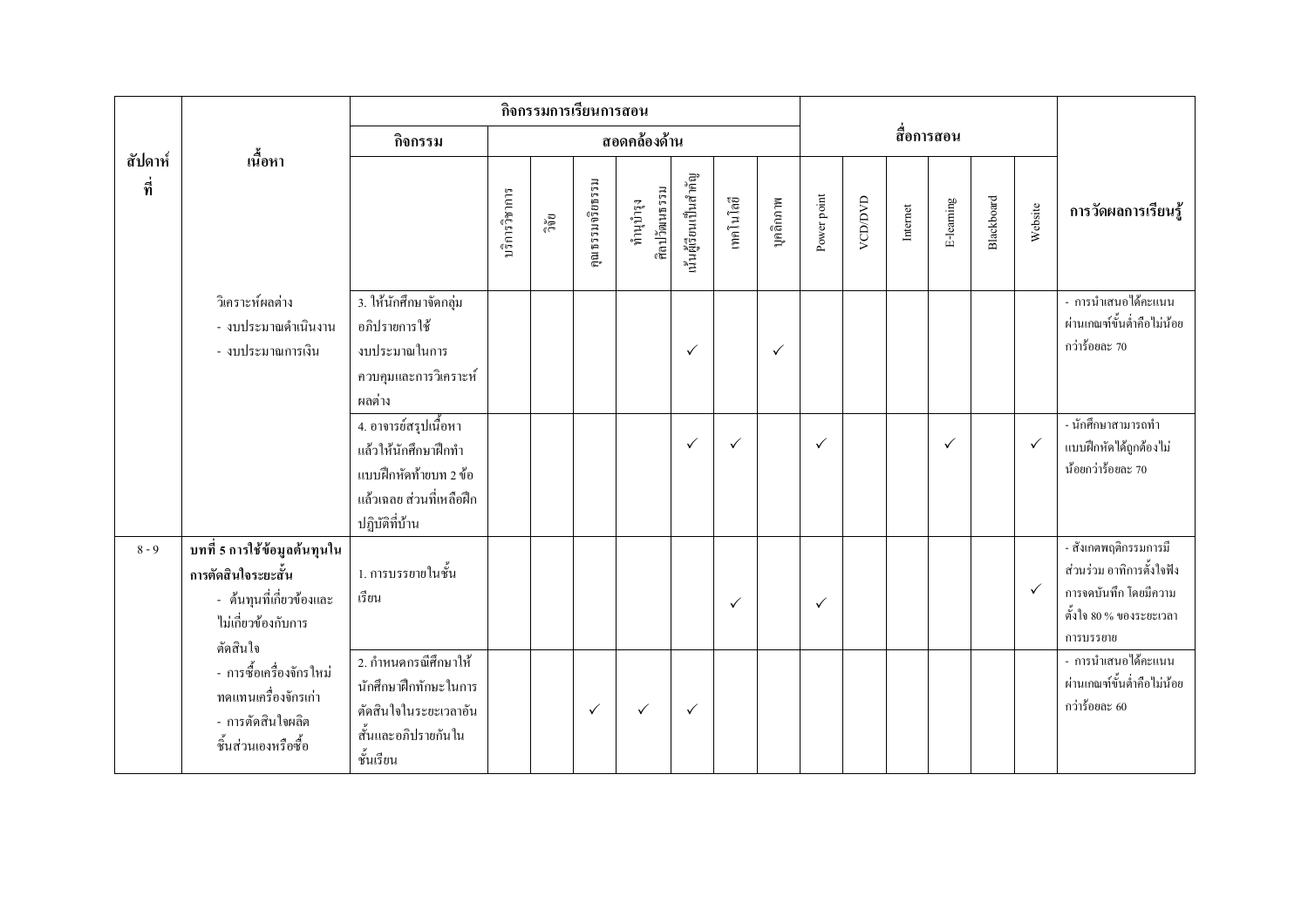|                |                                                                                                                                                                                                                                                                        |                                                                                                                                                    |               | กิจกรรมการเรียนการสอน |                 |                           |                       |              |           |              |         |          |              |            |              |                                                                                                                     |
|----------------|------------------------------------------------------------------------------------------------------------------------------------------------------------------------------------------------------------------------------------------------------------------------|----------------------------------------------------------------------------------------------------------------------------------------------------|---------------|-----------------------|-----------------|---------------------------|-----------------------|--------------|-----------|--------------|---------|----------|--------------|------------|--------------|---------------------------------------------------------------------------------------------------------------------|
|                |                                                                                                                                                                                                                                                                        | กิจกรรม                                                                                                                                            |               |                       |                 | สอดคล้องด้าน              |                       |              |           |              |         |          | สื่อการสอน   |            |              |                                                                                                                     |
| สัปดาห์<br>ที่ | เนื้อหา                                                                                                                                                                                                                                                                |                                                                                                                                                    | บริการวิชาการ | ີ້າຢ້                 | คุณธรรมจริยธรรม | ศิลปวัฒนธรรม<br>ทำนูบำรุง | นั้นผู้เรียนเป็นสำคัญ | เทคโนโลยี    | บุคลิกภาพ | Power point  | VCD/DVD | Internet | E-learning   | Blackboard | Website      | การวัดผลการเรียนรู้                                                                                                 |
|                | - การสร้างมูลค่าเพิ่มใน<br>สินค้า<br>- การเลือกสัดส่วนการ<br>ผลิต<br>- การตัดสินใจเกี่ยวกับ<br>สินค้าคงเหลือที่<br>เสื่อมสภาพ<br>- การพิจารณารับคำ<br>สั่งซื้อพิเศษเมื่อมีกำลังการ<br>ผลิตเหลือ<br>- การตัดสินใจยกเลิกส่วน<br>งาน<br>- การพิจารณาปิดโรงงาน<br>ชั่วคราว | 3. อาจารย์สรุปเนื้อหา<br>แล้วให้นักศึกษาฝึกทำ<br>แบบฝึกหัดท้ายบทเรื่อง<br>ละ1 ข้อแล้วเฉลย ส่วนที่<br>เหลือฝึกปฏิบัติที่บ้าน<br>เฉลยผ่านทาง website |               |                       |                 |                           | $\checkmark$          | $\checkmark$ |           | $\checkmark$ |         |          | $\checkmark$ |            | $\checkmark$ | - นักศึกษาสามารถทำ<br>แบบฝึกหัดใค้ถูกต้องไม่<br>น้อยกว่าร้อยละ 70                                                   |
| 10             | สอบกลางภาคเรียน                                                                                                                                                                                                                                                        |                                                                                                                                                    |               |                       |                 |                           |                       |              |           |              |         |          |              |            |              |                                                                                                                     |
| 11             | (บทที่ 1 – 5 และ 9)<br>บทที่ 6 งบกระแสเงินสด<br>- งบกระแสเงินทุน<br>- คำจำกัดความของเงิน<br>สด สิ่งเทียบเท่าเงินสด                                                                                                                                                     | 1. การบรรยายในชั้น<br>เรียน                                                                                                                        |               |                       |                 |                           |                       | $\checkmark$ |           | $\checkmark$ |         |          |              |            | $\checkmark$ | - สังเกตพฤติกรรมการมี<br>ส่วนร่วม อาทิการตั้งใจฟัง<br>การจดบันทึก โดยมีความ<br>คั้งใจ 80 % ของระยะเวลา<br>การบรรยาย |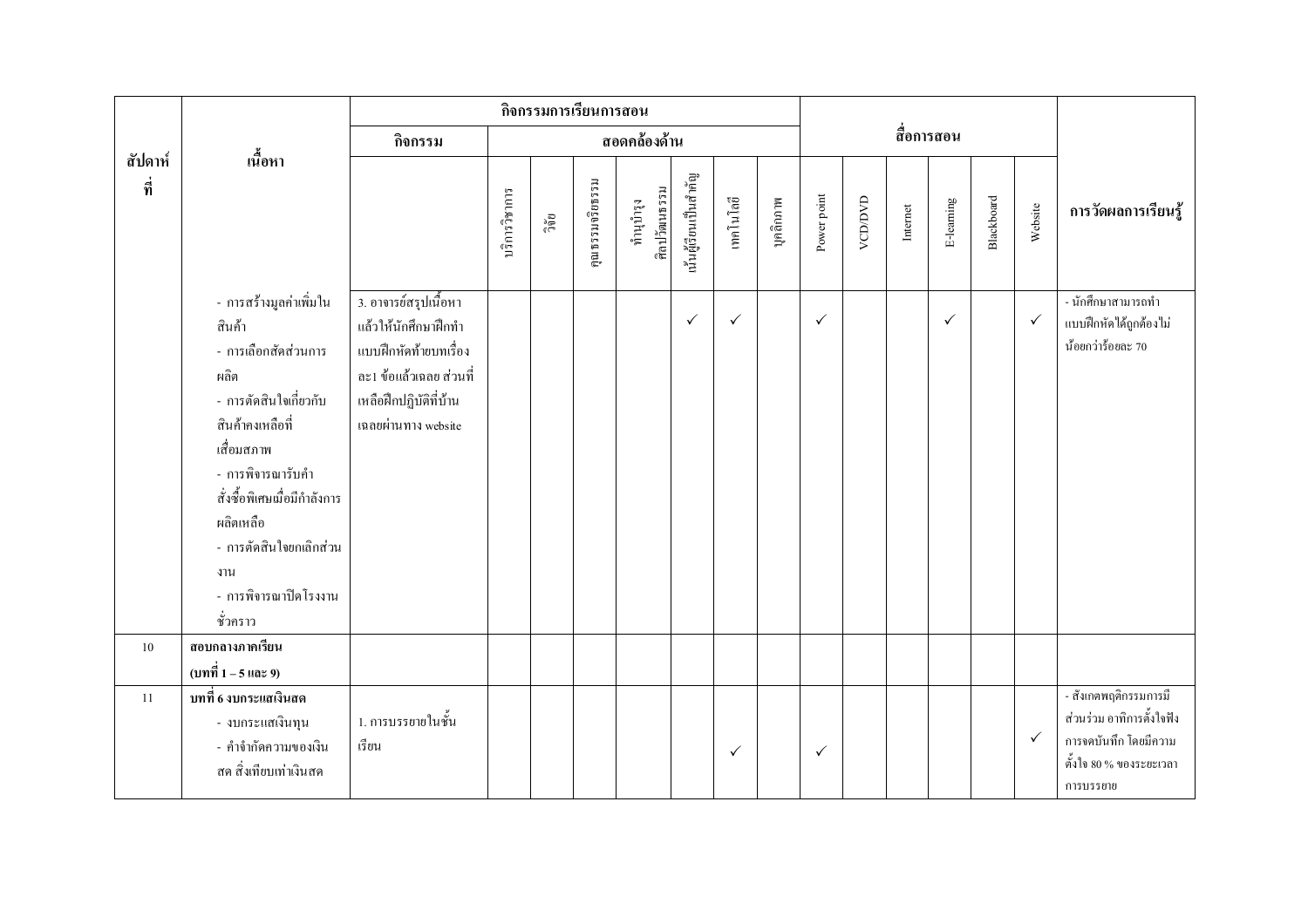|                |                                                                                                                         |                                                                                                                     |               | กิจกรรมการเรียนการสอน |                 |                           |                       |              |           |              |         |          |              |            |              |                                                                                                                     |
|----------------|-------------------------------------------------------------------------------------------------------------------------|---------------------------------------------------------------------------------------------------------------------|---------------|-----------------------|-----------------|---------------------------|-----------------------|--------------|-----------|--------------|---------|----------|--------------|------------|--------------|---------------------------------------------------------------------------------------------------------------------|
|                |                                                                                                                         | กิจกรรม                                                                                                             |               |                       |                 | สอดคล้องด้าน              |                       |              |           |              |         |          | สื่อการสอน   |            |              |                                                                                                                     |
| สัปดาห์<br>ที่ | เนื้อหา                                                                                                                 |                                                                                                                     | บริการวิชาการ | วิจัย                 | คุณธรรมจริยธรรม | ศิลปวัฒนธรรม<br>ทำนุบำรุง | นั้นผู้เรียนเป็นสำคัญ | เทคโนโลยี    | บุคลิกภาพ | Power point  | VCD/DVD | Internet | E-learning   | Blackboard | Website      | การวัดผลการเรียนรู้                                                                                                 |
|                | กระแสเงินสด และงบ<br>กระแสเงินสด<br>- วัตถุประสงค์และ<br>ประโยชน์ของงบกระแส<br>เงินสด<br>- รูปแบบงบกระแสเงิน            | 2. กำหนดกรณีศึกษาเป็น<br>งบกระแสเงินสดจาก<br>บริษัทในตลาด<br>หลักทรัพย์ให้นักศึกษา<br>ร่วมกันอภิปรายในชั้น<br>เรียน |               |                       | $\checkmark$    | $\checkmark$              | $\checkmark$          |              |           |              |         |          |              |            |              | - การนำเสนอได้คะแนน<br>ผ่านเกณฑ์ขั้นต่ำคือไม่น้อย<br>กว่าร้อยละ $60$                                                |
|                | สดและการจำแนกกระแส<br>เงินสด<br>- การจัดทำงบกระแสเงิน<br>สควิธีทางตรงและวิธี<br>ทางอ้อม<br>- การตกแต่งงบกระแส<br>เงินสด | 3. อาจารย์สรุปเนื้อหา<br>แล้วให้นักศึกษาฝึกทำ<br>แบบฝึกหัดท้ายบทแล้ว<br>เฉลย ส่วนที่เหลือฝึก<br>ปฏิบัติที่บ้าน      |               |                       |                 |                           | $\checkmark$          | $\checkmark$ |           | $\checkmark$ |         |          | $\checkmark$ |            | $\checkmark$ | - นักศึกษาสามารถทำ<br>แบบฝึกหัดได้ถูกต้องไม่<br>น้อยกว่าร้อยละ 70                                                   |
| $12 - 13$      | บทที่ 8 การวิเคราะห์งบการเงิน<br>- ความหมายและ<br>วัตถุประสงค์ของการ<br>วิเคราะห์งบการเงิน                              | 1. การบรรยายในชั้น<br>เรียน                                                                                         |               |                       |                 |                           |                       | $\checkmark$ |           | $\checkmark$ |         |          |              |            | $\checkmark$ | - สังเกตพฤติกรรมการมี<br>ส่วนร่วม อาทิการตั้งใจฟัง<br>การจดบันทึก โดยมีความ<br>คั้งใจ 80 % ของระยะเวลา<br>การบรรยาย |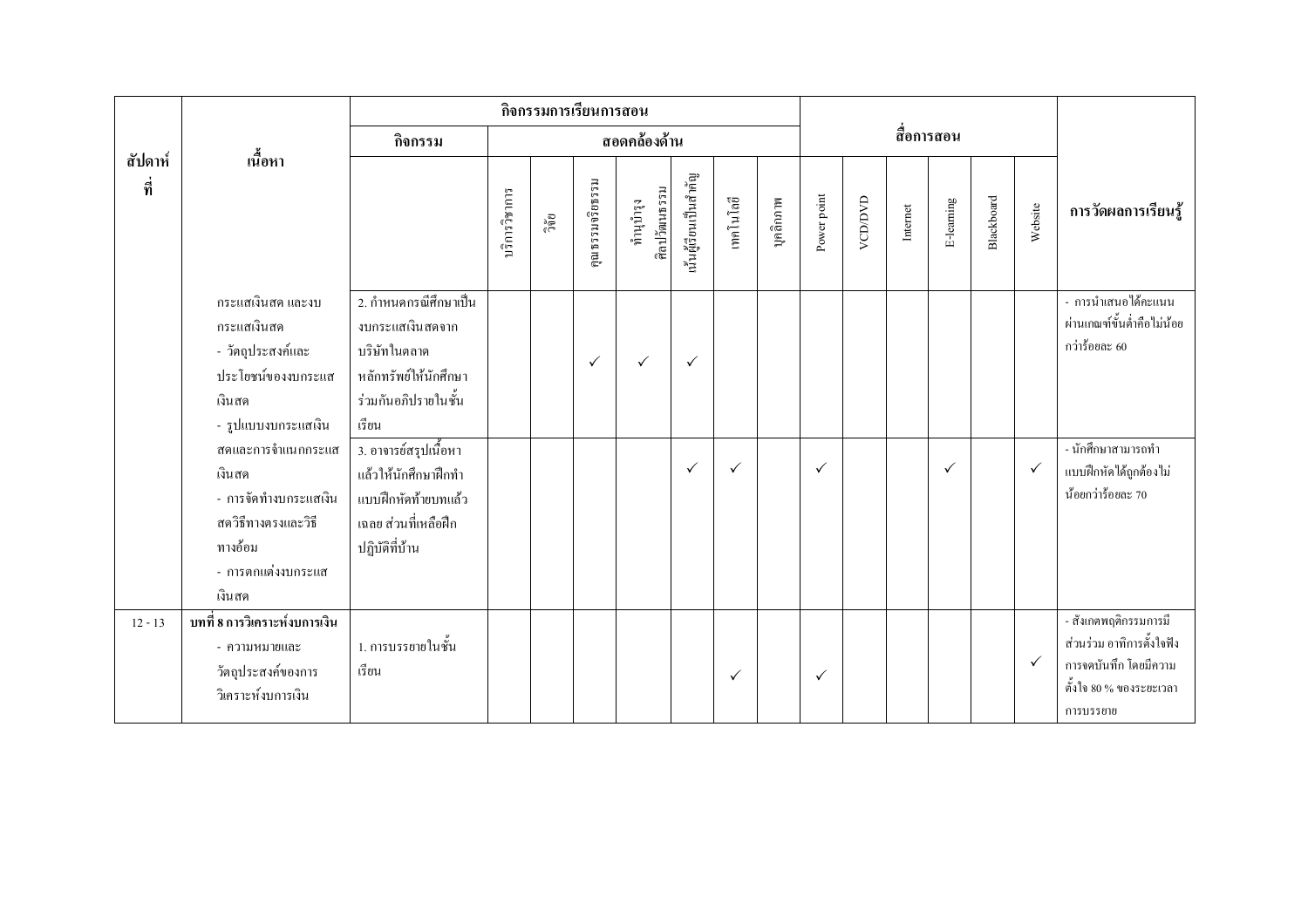|                |                                                                                                                                                    |                                                                                                                                                        |               | กิจกรรมการเรียนการสอน |                 |                           |                       |              |              |              |         |              |              |            |              |                                                                    |
|----------------|----------------------------------------------------------------------------------------------------------------------------------------------------|--------------------------------------------------------------------------------------------------------------------------------------------------------|---------------|-----------------------|-----------------|---------------------------|-----------------------|--------------|--------------|--------------|---------|--------------|--------------|------------|--------------|--------------------------------------------------------------------|
|                |                                                                                                                                                    | กิจกรรม                                                                                                                                                |               |                       |                 | สอดคล้องด้าน              |                       |              |              |              |         |              | สื่อการสอน   |            |              |                                                                    |
| สัปดาห์<br>ที่ | ้เนื้อหา                                                                                                                                           |                                                                                                                                                        | บริการวิชาการ | ີ້າຢ້                 | คุณธรรมจริยธรรม | ศิลปวัฒนธรรม<br>ทำนุบำรุง | นั้นผู้เรียนเป็นสำคัญ | เทคโนโลยี    | บุคลิกภาพ    | Power point  | VCD/DVD | Internet     | E-learning   | Blackboard | Website      | การวัดผลการเรียนรู้                                                |
|                | - ประโยชน์และข้อจำกัด<br>ของรายงานการวิเคราะห์<br>งบการเงิน<br>- วิธีการวิเคราะห์งบ<br>การเงิน<br>- การวิเคราะห์สัดส่วน<br>จำนวนเต็ม หรืออัตราร้อย | 2. ให้นักศึกษาจัดกลุ่ม<br>้เพื่อหางบการเงินจาก<br>ตลาดหลักทรัพย์แล้วทำ<br>การวิเคราะห์งบการเงิน<br>ด้วยวิธีต่าง ๆ แล้ว<br>นำเสนอและจัดทำเป็น<br>รายงาน |               |                       |                 |                           | $\checkmark$          | $\checkmark$ | $\checkmark$ | $\checkmark$ |         | $\checkmark$ |              |            | $\checkmark$ | - การนำเสนอได้คะแนน<br>ผ่านเกณฑ์ขั้นต่ำคือไม่น้อย<br>กว่าร้อยละ 60 |
|                | ละของยอครวม หรือ<br>แนวดิ่ง<br>- การวิเคราะห์แนวโน้ม<br>หรือแนวนอน<br>- การวิเคราะห์อัตราส่วน                                                      | 3. อาจารย์สรุปเนื้อหา<br>แล้วให้นักศึกษาฝึกทำ<br>แบบฝึกหัดท้ายบทแล้ว<br>เฉลย ส่วนที่เหลือฝึก<br>ปฏิบัติที่บ้าน                                         |               |                       |                 |                           | $\checkmark$          | $\checkmark$ |              | $\checkmark$ |         |              | $\checkmark$ |            | $\checkmark$ | - นักศึกษาสามารถทำ<br>แบบฝึกหัดได้ถูกต้องไม่<br>น้อยกว่าร้อยละ 70  |
|                | - การนำอัตราส่วนมา<br>วิเคราะห์แนวโน้ม                                                                                                             | 4. อาจารย์มอบหมายให้<br>นักศึกษาค้นคว้าข้อมูลใน<br>หัวข้อบริษัทธรรมาภิบาล<br>และการตกแต่งตัวเลข<br>ทางการบัญชีและร่วมกัน<br>อภิปราย                    |               |                       | $\checkmark$    |                           | $\checkmark$          | $\checkmark$ | $\checkmark$ | $\checkmark$ |         | $\checkmark$ |              |            | $\checkmark$ | - การนำเสนอได้คะแนน<br>ผ่านเกณฑ์ขั้นต่ำคือไม่น้อย<br>กว่าร้อยละ 60 |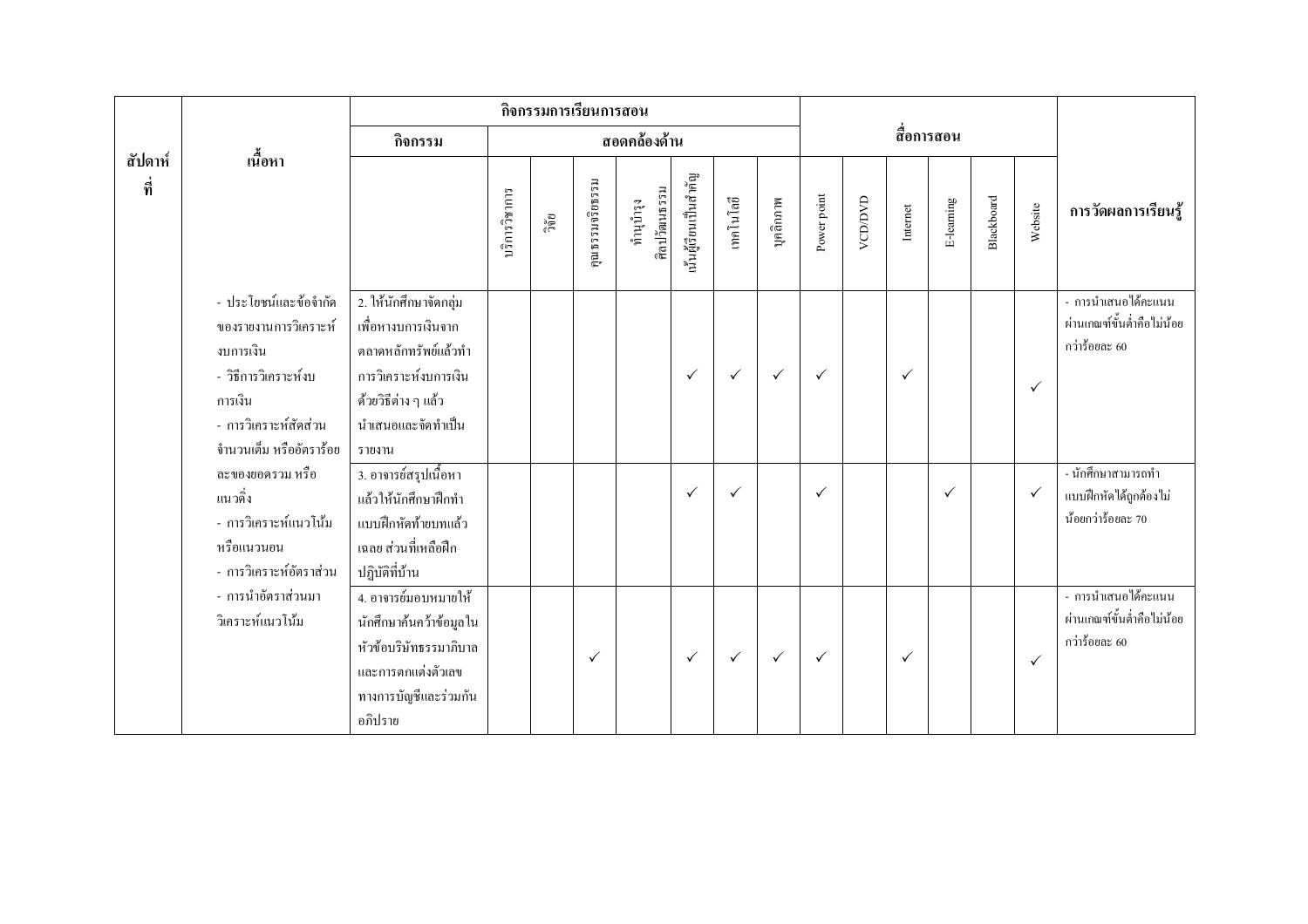|                |                                                                                                           |                                                                                                                |               |       | กิจกรรมการเรียนการสอน |                           |                       |              |              |              |               |                                                                                                                                                                                                                                                                                                                               |              |            |              |                                                                                                                     |
|----------------|-----------------------------------------------------------------------------------------------------------|----------------------------------------------------------------------------------------------------------------|---------------|-------|-----------------------|---------------------------|-----------------------|--------------|--------------|--------------|---------------|-------------------------------------------------------------------------------------------------------------------------------------------------------------------------------------------------------------------------------------------------------------------------------------------------------------------------------|--------------|------------|--------------|---------------------------------------------------------------------------------------------------------------------|
|                | เนื้อหา                                                                                                   | กิจกรรม                                                                                                        |               |       |                       | สอดคล้องด้าน              |                       |              |              |              |               |                                                                                                                                                                                                                                                                                                                               | สื่อการสอน   |            |              |                                                                                                                     |
| สัปดาห์<br>ที่ |                                                                                                           |                                                                                                                | บริการวิชาการ | วิจัย | คุณธรรมจริยธรรม       | ศิลปวัฒนธรรม<br>ทำนูบำรุง | นั้นผู้เรียนเป็นสำคัญ | เทคโนโลยี    | บุคลิกภาพ    | Power point  | <b>ACDOND</b> | $Internet% \begin{tabular}{lcccccc} \toprule & $b = 1$ & $b = 10$ & $b = 100$ & $b = 100$ & $b = 100$ & $b = 100$ & $b = 100$ & $b = 100$ & $b = 100$ & $b = 100$ & $b = 100$ & $b = 100$ & $b = 100$ & $b = 100$ & $b = 100$ & $b = 100$ & $b = 100$ & $b = 100$ & $b = 100$ & $b = 100$ & $b = 100$ & $b = 100$ & $b = 100$ | E-learning   | Blackboard | Website      | การวัดผลการเรียนรู้                                                                                                 |
| $14 - 15$      | บทที่ 8 การตัดสินใจในการ<br>ลงทุน<br>- ประเภทรายจ่ายใน<br>กิจการ<br>- โครงการลงทุน และ                    | 1. การบรรยายในชั้น<br>เรียน                                                                                    |               |       |                       |                           |                       | $\checkmark$ |              | $\checkmark$ |               |                                                                                                                                                                                                                                                                                                                               |              |            | $\checkmark$ | - สังเกตพฤติกรรมการมี<br>ส่วนร่วม อาทิการตั้งใจฟัง<br>การจดบันทึก โดยมีความ<br>คั้งใจ 80 % ของระยะเวลา<br>การบรรยาย |
|                | ขั้นตอนในการจัดทำ<br>โครงการ<br>- การประเมินค่าโครงการ<br>ิลงทุน<br>- วิธีหาระยะเวลาคืนทุน                | 2. กำหนดกรณีศึกษาให้<br>นักศึกษาฝึกทักษะในการ<br>ตัดสินใจในระยะเวลาอัน<br>สั้นและอภิปรายกันใน<br>ชั้นเรียน     |               |       | $\checkmark$          | $\checkmark$              | $\checkmark$          |              |              |              |               |                                                                                                                                                                                                                                                                                                                               |              |            |              | - การนำเสนอได้คะแนน<br>ผ่านเกณฑ์ขั้นต่ำคือไม่น้อย<br>กว่าร้อยละ 60                                                  |
|                | - วิธีอัตราผลตอบแทน<br>ทางบัญชี<br>- วิธีมูลค่าปัจจุบันสุทธิ<br>- วิธีดัชนีกำไร<br>- วิธีอัตราผลตอบแทนคิด | 3. อาจารย์สรุปเนื้อหา<br>แล้วให้นักศึกษาฝึกทำ<br>แบบฝึกหัดท้ายบทแล้ว<br>เฉลย ส่วนที่เหลือฝึก<br>ปฏิบัติที่บ้าน |               |       |                       |                           | $\checkmark$          | $\checkmark$ |              | $\checkmark$ |               |                                                                                                                                                                                                                                                                                                                               | $\checkmark$ |            | $\checkmark$ | - นักศึกษาสามารถทำ<br>แบบฝึกหัดได้ถูกต้องไม่<br>น้อยกว่าร้อยละ 70                                                   |
|                | ิสด                                                                                                       | ี 4. สรุปเนื้อหาทั้งหมด<br>และอภิปรายปัญหา                                                                     |               |       |                       |                           | $\checkmark$          |              | $\checkmark$ | $\checkmark$ |               |                                                                                                                                                                                                                                                                                                                               |              |            |              |                                                                                                                     |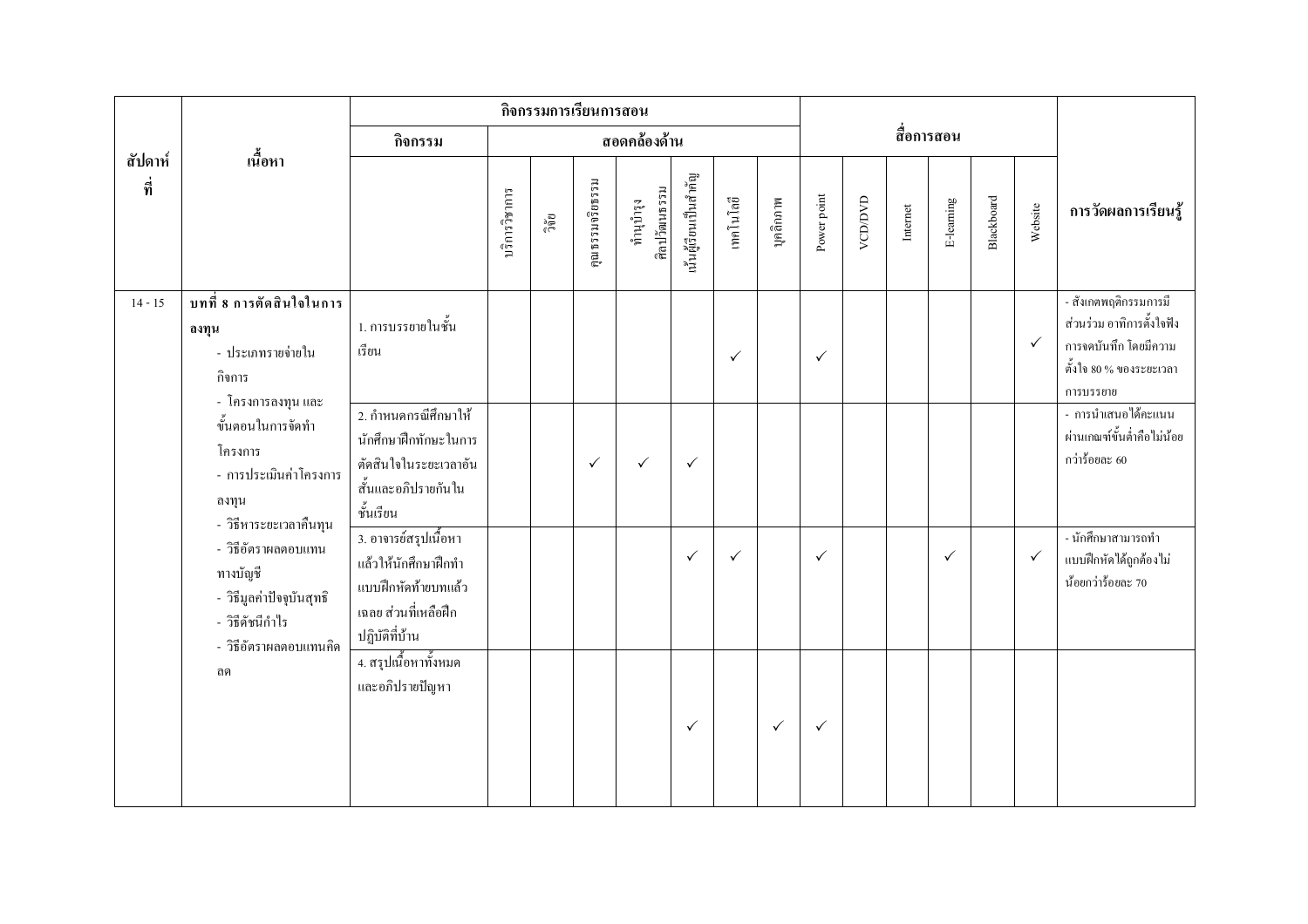|     | 51                    | ที่ปดาห่<br>3∆.                                            |             |                      |
|-----|-----------------------|------------------------------------------------------------|-------------|----------------------|
| ana | เริปคาห์ของการสอบปลาย | เนอนเ                                                      |             |                      |
|     |                       |                                                            | เรากรร์     |                      |
|     |                       | บริการวิชาการ                                              |             |                      |
|     |                       | วิจัย                                                      |             |                      |
|     |                       | กุณธรรมจริยธรรม                                            |             | คือกรารเกินยินการสอน |
|     |                       | ทำนุบำรุง<br>ศิลปวัฒน <u>ธรรม</u><br>เน้นผู้เรียนเป็นสำคัญ | เทศลอดคลคาน |                      |
|     |                       | เทคโนโลยี                                                  |             |                      |
|     |                       | บุคลิกภาพ                                                  |             |                      |
|     |                       | Power point                                                |             |                      |
|     |                       | <b>VCD/DVD</b>                                             |             |                      |
|     |                       | Internet                                                   |             |                      |
|     |                       | E-learning                                                 | นดกรกดา     |                      |
|     |                       | Blackboard                                                 |             |                      |
|     |                       | Website                                                    |             |                      |
|     |                       | ไร้<br>เราเริ่มกลกวรเรียนรู้                               |             |                      |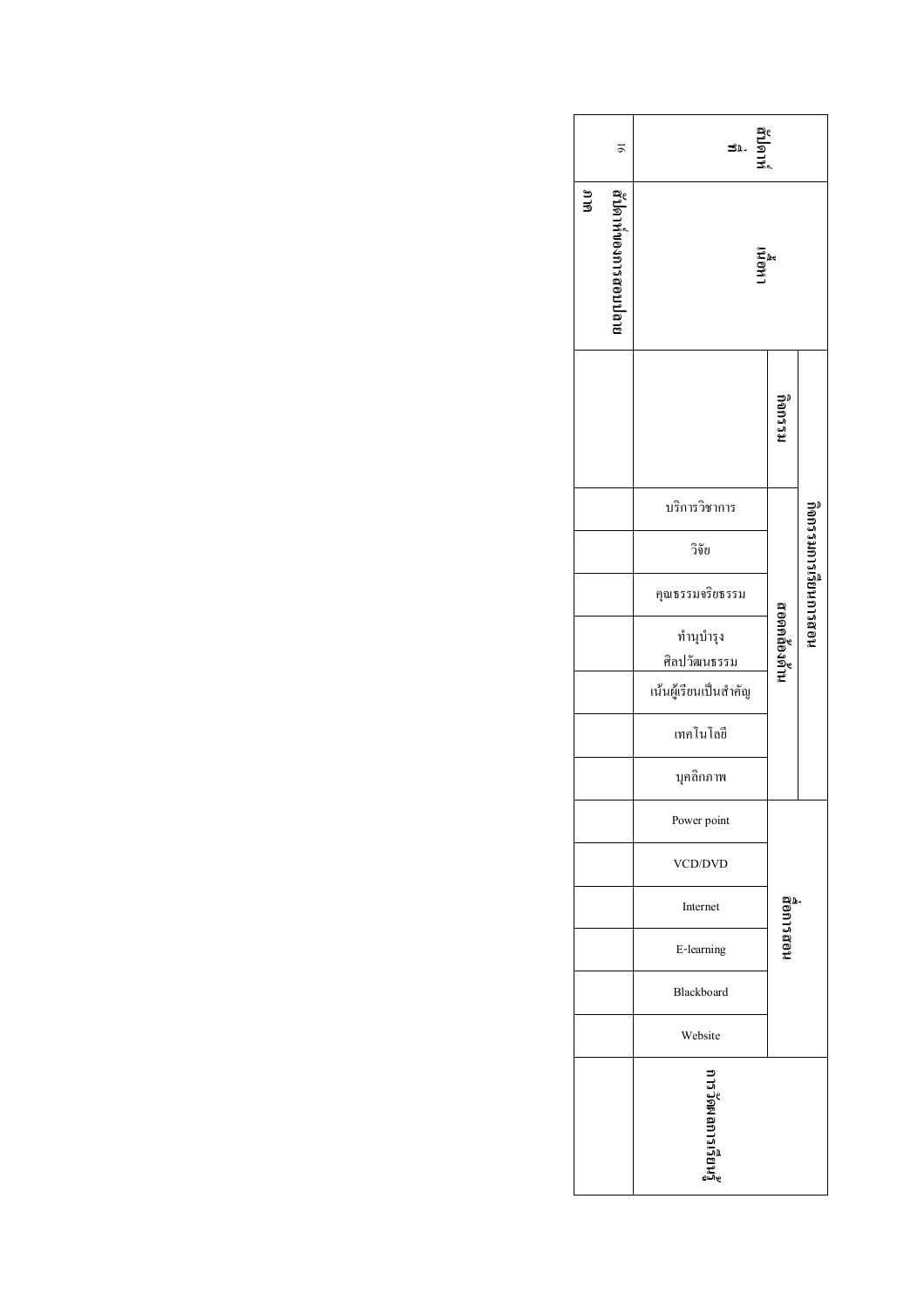#### การวัดผล

1 คะแนนระหว่างภาคเรียน  $70\frac{6}{6}$  $\blacklozenge$  การสอบกลางภาค 50 % ♦ การเข้าขั้นเรียนและการมีส่วนร่วมในชั้น  $10\%$ ส่งงานตามกำหนด  $\blacktriangle$  $10\%$ 2 คะแนนสอบปลายภาคเรียน  $30\frac{9}{6}$ รวม  $100 \frac{9}{6}$ 

อิงกล่ม

#### การประเมินผล

<u>คิงเกณ</u>ฑ์  $\Box$ 

 $\Box$ 

นศ.ตั้งแต่รหัส 47 ลงไป นศ.ตั้งแต่รหัส 48 ขึ้นไป ระดับคะแนน ค่าร้อยละ ระดับคะแนน ค่าร้อยละ  $90 - 100$  $90 - 100$  $\overline{A}$  $\overline{A}$ 85-89 85-89  $\overline{B}$  $\overline{B}$  $\, {\bf B}$  $\, {\bf B}$  $75 - 84$ 75-84  $70 - 74$  $\overline{C}$  $70 - 74$  $\overline{C}$  $\overline{C}$  $\overline{C}$  $60 - 69$  $60 - 69$  $55 - 59$ 55-59  $\bar{\rm D}$  $\overline{D}$  $\mathbf D$  $50 - 54$  $\bar{\rm D}$ 50-54  $\overline{E}$  $0 - 49$  $\overline{F}$  $0 - 49$ 

#### แหล่งอ้างอิง

1. ตำราหลักที่ใช้

การบัญชีเพื่อการจัดการ ผศ.รัตนา วงศ์รัศมีเดือน, มหาวิทยาลัยราชภัฏสวนดุสิต

2. Website ที่อ้างอิง

| http://www.nukbunchee.com | เว็บใซด์นักบัญชีดอทคอม               |
|---------------------------|--------------------------------------|
| http://www.fap.or.th      | เว็บใซด์สภาวิชาชีพบัญชี              |
| http://www.set.or.th      | ้เว็บไซด์ตลาดหลักทรัพย์แห่งประเทศไทย |

3. หนังสืออ่านประกอบ

ิการบัญชีบริหาร กาญจนา ศรีพงษ์, มหาวิทยาลัยเกษตรศาสตร์ ี การบัญชีเพื่อการจัดการ สุพาคา สิริกุตตา, ธรรมสาร, 2545 ี การบัญชีบริหาร กชกร เฉลิมกาญจนา. โรงพิมพ์แห่งจุฬาลงกรณ์มหาวิทยาลัย, 2544 ึการบัญชีบริหาร ฐาปนา ฉิ่นใพศาล และคณะ, บริษัท เอชเอ็น กรุ๊ป จำกัด, 2540 การบัญชีบริหาร เสนาะ ติเยาว์และกิ่งกนก พิทยานุคุณ. โรงพิมพ์มหาวิทยาลัยธรรมศาสตร์, 2540 การบัญชีบริหาร แกริสัน เรย์ เอช, โนรีน อีริค. แมคกรอิล, 2544